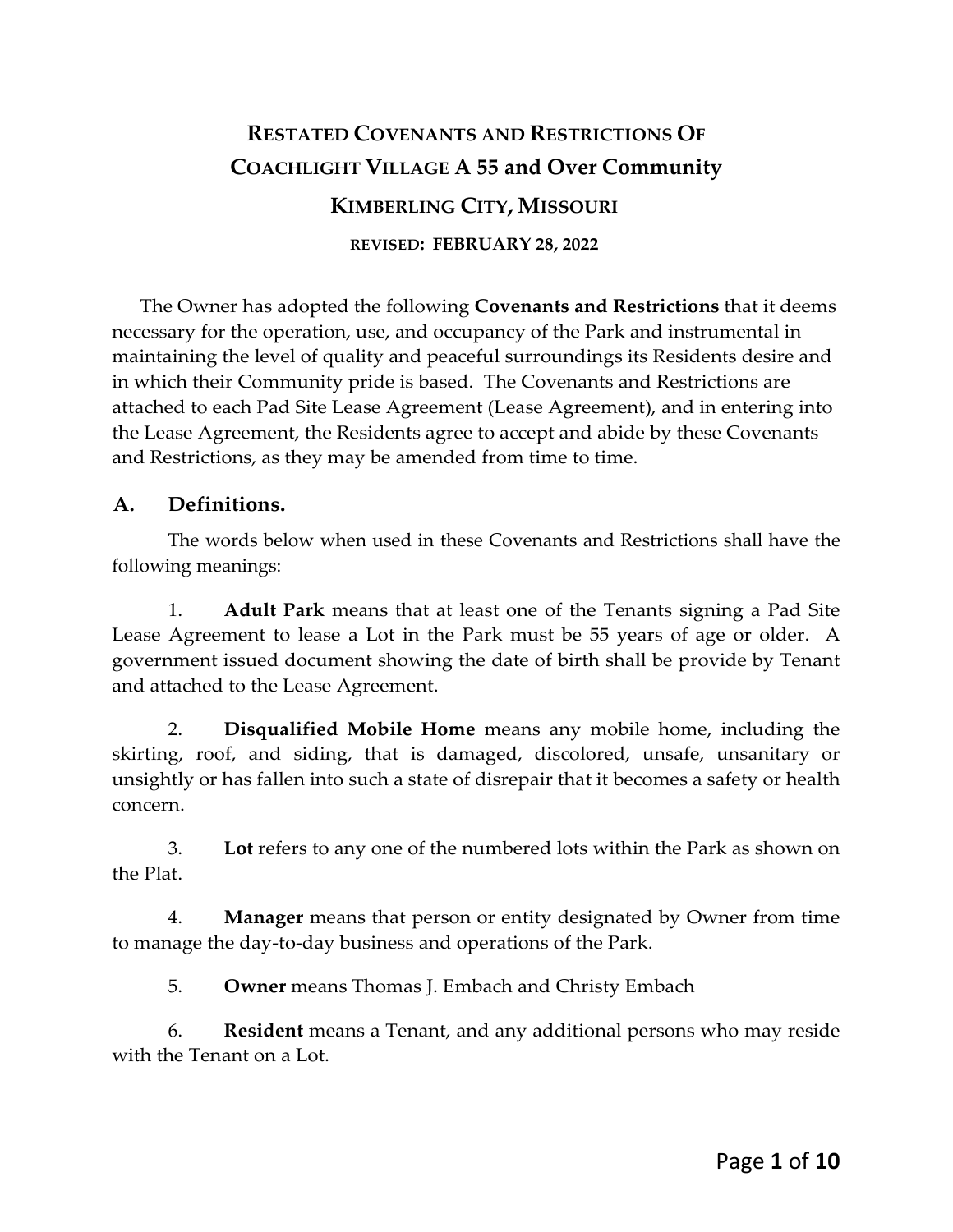7. **Covenants and Restrictions** mean the covenants, rules, and restrictions set forth herein (C&R).

8. **Storage Building** means a structure used for the storage of miscellaneous, individual items of personal property.

9. **Tenant** means a person who has entered into a Lease Agreement for the purpose of residing in (i) a new mobile home to be placed on a pad site or (ii) an existing mobile home the Tenant has purchased already situated on a pad site within the Park; at least one Tenant must be 55 years of age or older.

#### **B. Move In.**

1. An application packet must be completed and approved prior to moving in to the community. This packet may be obtained from the Manager. Upon moving into the community, Residents agree to provide the Manager with the following information:

- Each Resident's current telephone numbers for home, cell phone, and employment, as well as an email address;
- Emergency contact name, address, and phone numbers;
- Make, model, year and license plate number of each Resident's vehicle(s);
- Proof of insurance covering the mobile home to include liability insurance on the Lot and pad site with a minimum amount of \$100,000 in liability insurance coverage, and with Coachlight Village named as an additional insured on the pad site coverage; and such proof of insurance shall be updated annually on the lease renewal date.

2. A mobile home must be approved before move in. A Lot will not be leased to a Disqualified Mobile Home.

#### **C. Occupancy.**

1. No more than two Residents shall reside within a mobile home unless permission is granted in writing by the Owner. If approved, an additional fee of \$25.00 a month will be added to the monthly lease amount for additional Residents.

2. The mobile home may not be subleased.

3. Guests may not stay more than 14 consecutive days. A limit of two 14 consecutive-day periods will be allowed in a calendar year, and if a guest exceeds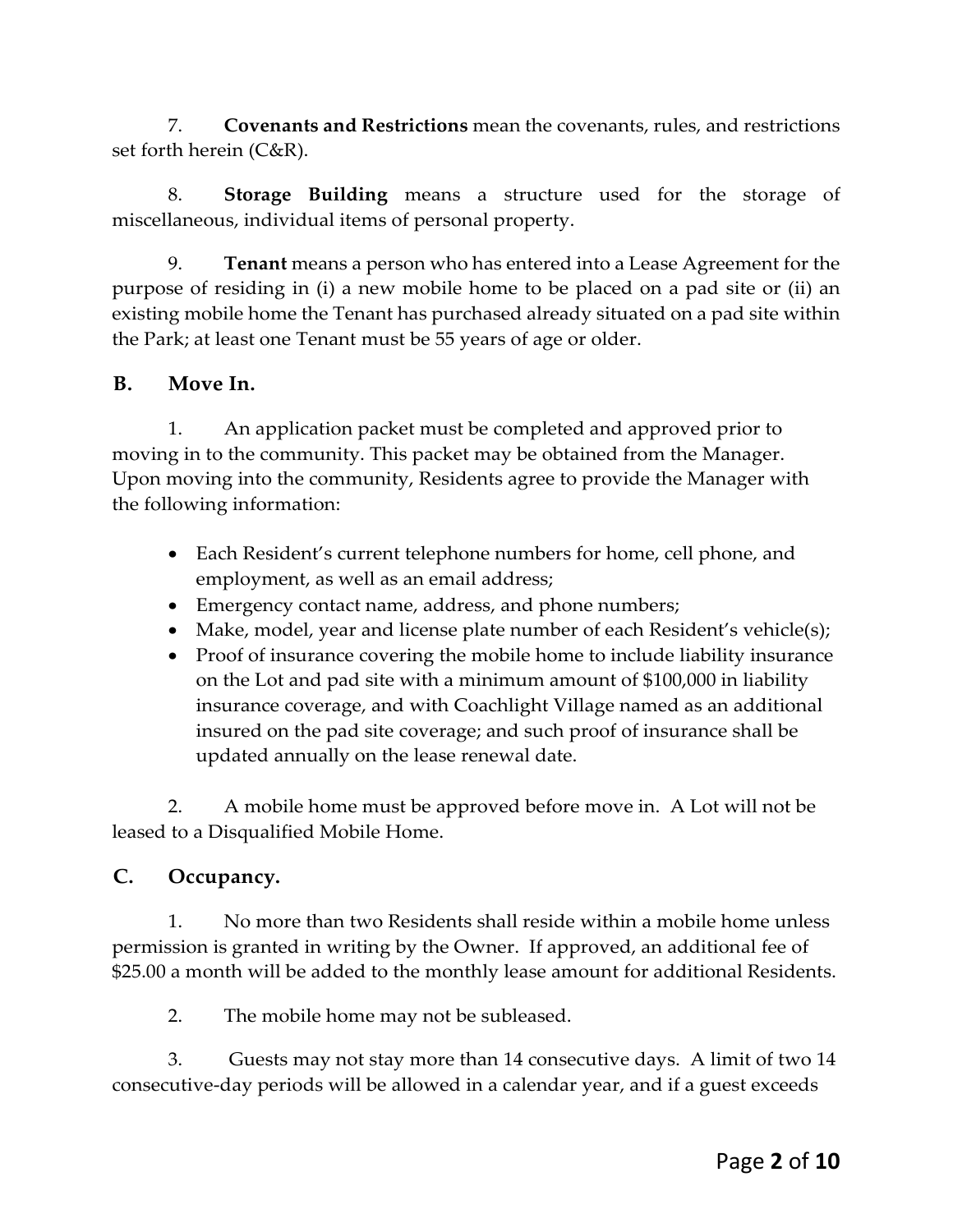these requirements, he or she is considered a Resident and must comply specifically with the provisions of paragraphs B and C.1 of this document, and generally, with any other provision as it may relate to a Resident.

4. Residents are responsible for the actions of their guests and guest compliance with applicable terms of the C&R while in the Park. Guests under the age of 16 must be accompanied by an adult.

# **D. Design and Use Restrictions**

1. Lots shall be used for residential purposes only.

2. Within thirty days of the move in date, all new mobile homes must be set up, blocked, and tied down with materials manufactured for that purpose and in accordance with Missouri laws.

3. Within thirty days of the move in date, all mobile homes must be skirted with a material manufactured for that purpose and either the color of the exterior of the mobile home or white.

4. Residents shall not alter Park-owned connections. If there is a problem in connecting or a malfunction with such connections, notify Manager immediately.

5. **PRIOR TO DIGGING OR DRIVING OF ANCHORS: CONTACT MISSOURI ONE SYSTEM, 1-800-344-7483, TO REQUEST THAT THE AREA BE MARKED FOR ELECTRIC, WATER, TELEPHONE, CABLE AND ANY OTHER BURIED LINES.**

# **E. Permitted Additions and Improvements.**

1. Any improvements, additions or changes in appearance to the mobile home tenant must first provide management in writing the following, including but not limited to pictures, drawings, materials, color etc. and be approved in writing by Owner. This is including, but not limited to, awning, deck, storage buildings, carport, and landscape or gardens (digging or rototilling**).** 

2. One outbuilding is permitted, if its architectural style matches the mobile home on the same lot and meets any regulations established by the Owner for storage or outbuildings. Outbuildings must be freestanding and may not exceed 8' x 10' and height of 8 feet, measured from the floor line to the highest point of the roof line.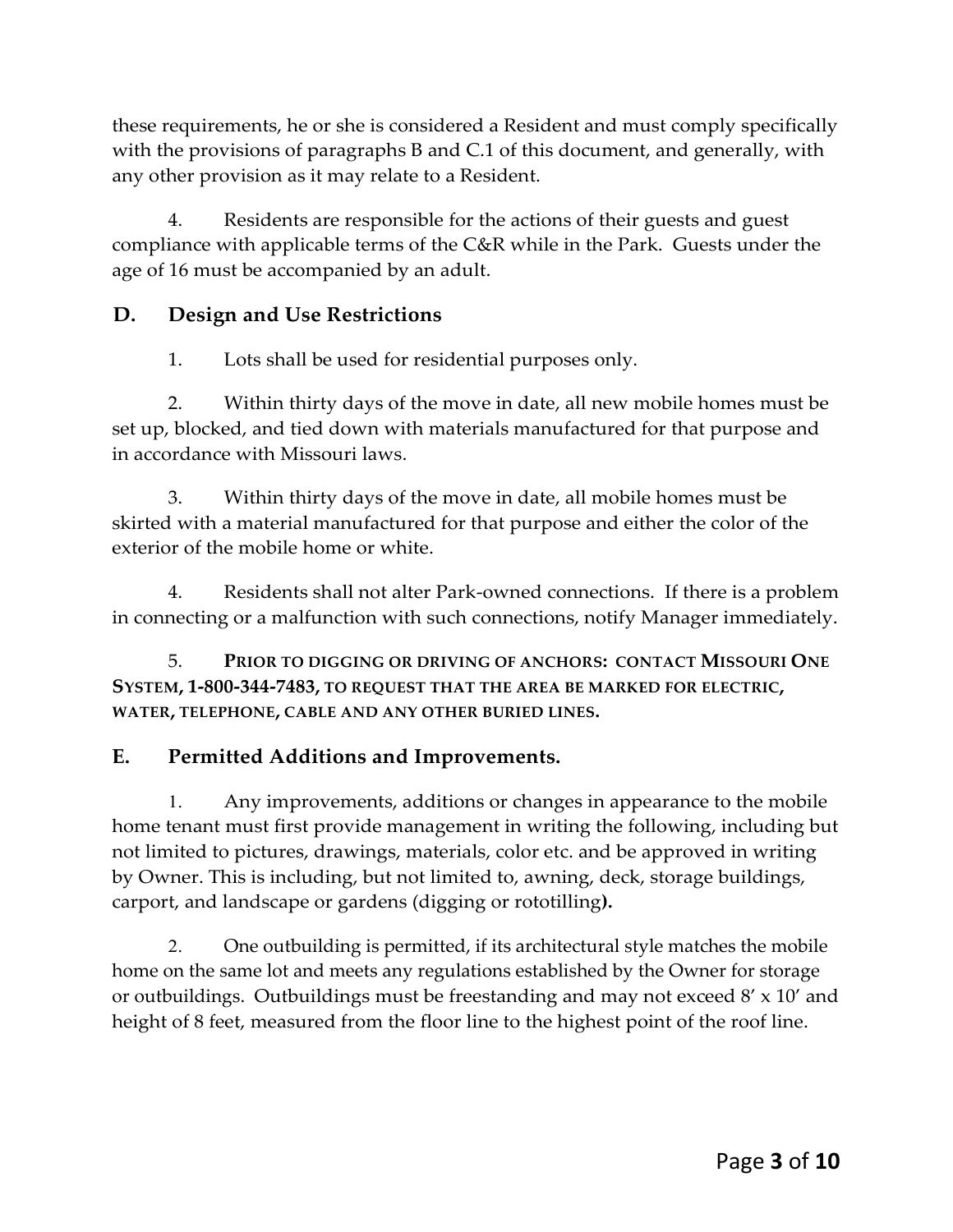### **F. Maintenance; Substandard Condition and Appearance:**

1. Residents shall be responsible for maintaining the exterior of their mobile home at all times. This includes maintenance of roofs to prevent leaks, removal of mildew from siding, and painting.

2. Each Resident is responsible for the maintenance of his or her Lot. Maintenance includes mowing, leaf raking and bagging or mulching, and removal of rubbish. Burning is not allowed. If your lot is not maintained to the park standards you will be billed at the prevailing market rate.

3. Residents are responsible for removal of snow and ice from their Lot and driveways, porches, steps, or landings.

4. No indoor items and furniture, including but not limited to, sofas, recliners, kitchen chairs, kitchen baker's racks, or kitchen tables may not be stored outside.

5. If at any time the condition or appearance of a mobile home has deteriorated in function and appearance so as to be determined noncompliant with the C&R or is deemed to be a Disqualified Mobile Home, the Manager shall give notice to the Tenant and allow the Tenant a reasonable time to undertake the necessary repairs and maintenance. If after a reasonable time (30 days minimum), Tenant has not come into compliance, Owner may pursue all available legal remedies to remove the mobile home from the Park and terminate the Pad Site Lease Agreement.

# **G. Community Building.**

1. The community building is for the use of all Residents and their guests for coffees, dinners, parties, and other events; it may be for either a few or all Residents. A Resident also may reserve the community building for a special event or occasion. If you use the facilities for events, you are responsible for cleanup. At owner's discretion the clubhouse may be closed.

2. Residents may use the exercise equipment on the lower level. Use is not supervised, and proper precautions should be taken. Residents and guests assume all risk of injury while using the equipment. For safety reasons, persons under the age of 16 are not allowed to use the equipment.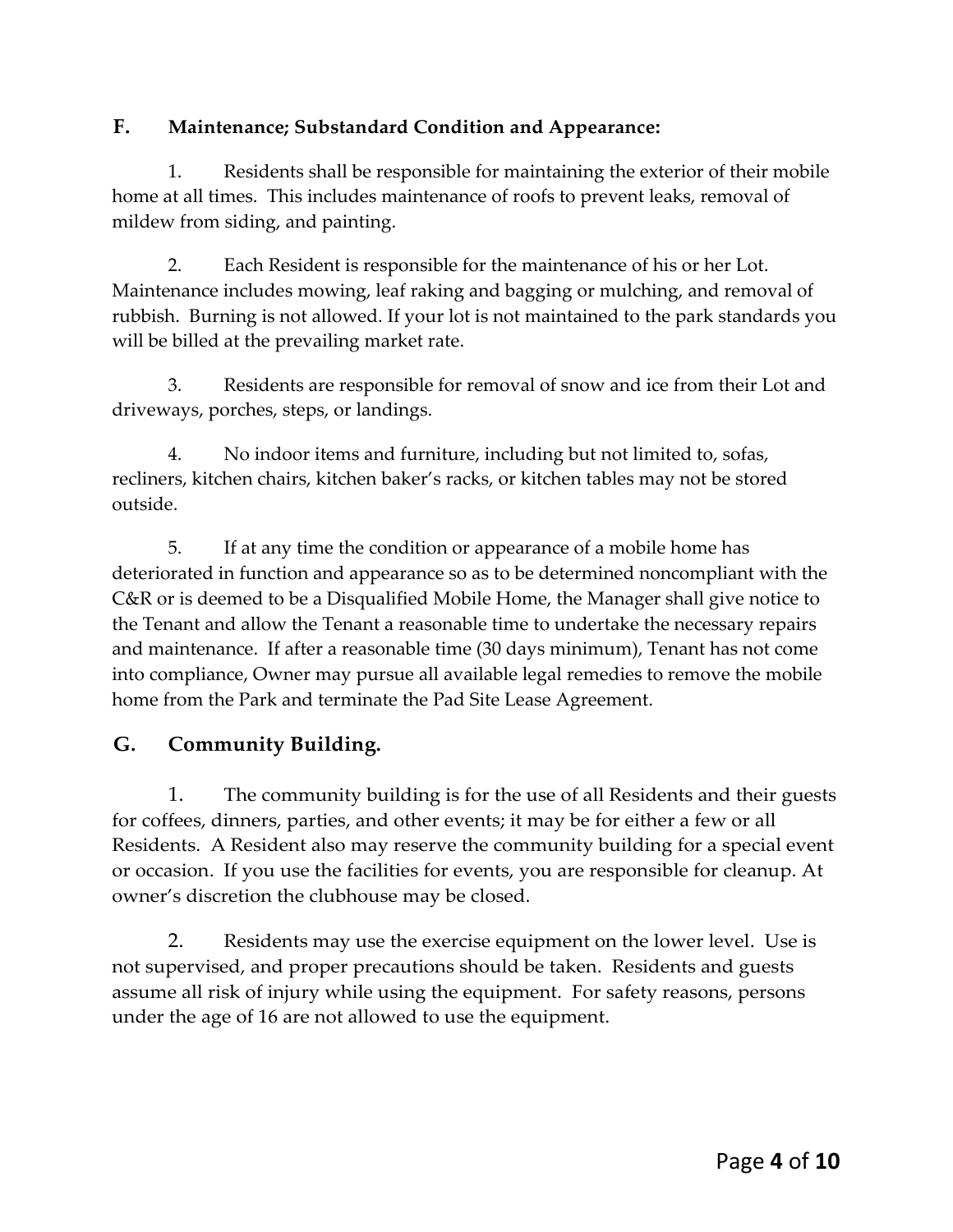3. Resident shall take proper care of the equipment. While using the equipment, Resident is responsible for any damage to the equipment and all costs incurred by Owner or Manager as a result of such damage.

4. In inclement weather, the lower level of the community building will be open for the Residents' use.

## **H. Pet Rules.**

1. Domestic cats and dogs, caged birds and fish are the only pets allowed. No vicious or aggressive animals will be permitted in the Park. If an animal exhibits aggressive behavior including, but not limited to attacking or biting a Resident or guest, such behavior will not be tolerated and shall be cause for removal of the pet. Residents will be strictly liable for the entire amount of any injury or wrongful death to any person or property caused by the pet, and shall indemnify the Owner, it employees, representatives, agents, and Manager for any and all costs or claims arising out of such incident, including but not limited to litigation and attorney fees.

2. Evidence of current vaccinations and licenses shall be furnished upon move in and annually thereafter at the time of renewal of the Pad Site Lease Agreement.

3. Without exception, pets must be on a leash and under the control of the Resident or guest at all times when outside the mobile home. Pets may not be tied up outside or left outside on a porch. Resident must clean up after the pet, and all pet waste must be immediately removed from the Resident's Lot and Park property.

4. No dog houses are allowed.

5. Notwithstanding the provision of Section O, Owner may revoke consent under this Section H or amend this section of the C&R without any prior notice to Residents, and Residents shall abide by such revocation, amendments, or changes.

6. Violation of any part of this Section H is cause for permanent removal of the pet from the Park and termination of the Lease Agreement. Service animals are no exception to the rules and requirements of this Section.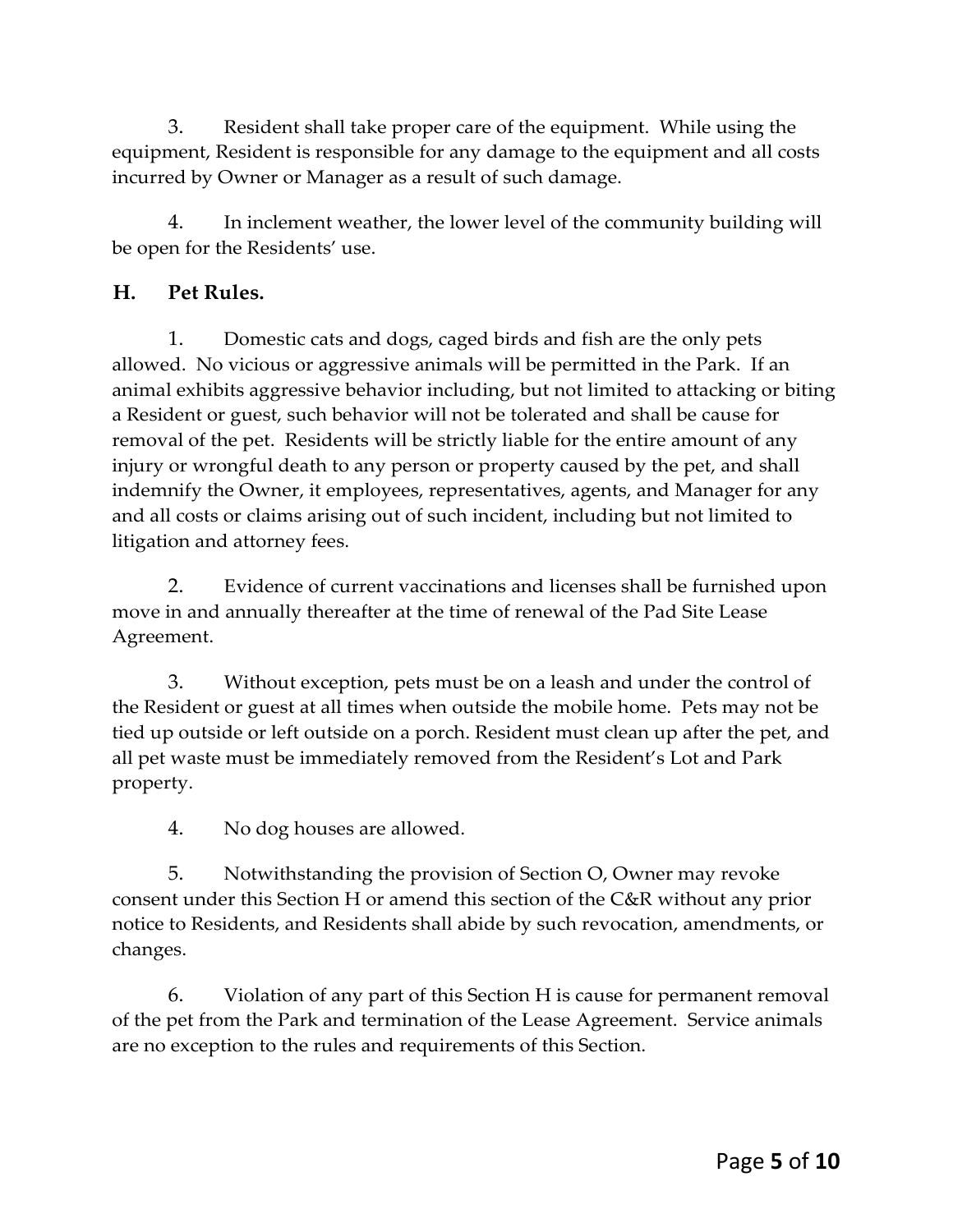7. All pets (excluding fish) are to be listed below with emergency contact information. This information needs to be updated whenever there are any changes.

|                                                                                                                                                                                                                                | Sex: and the second series of the second series of the series of the series of the series of the series of the |
|--------------------------------------------------------------------------------------------------------------------------------------------------------------------------------------------------------------------------------|----------------------------------------------------------------------------------------------------------------|
|                                                                                                                                                                                                                                |                                                                                                                |
| Owner/Manager Approval by the control of the control of the control of the control of the control of the control of the control of the control of the control of the control of the control of the control of the control of t |                                                                                                                |
| no longer able to do so:                                                                                                                                                                                                       |                                                                                                                |
| Name                                                                                                                                                                                                                           | Home Telephone                                                                                                 |
| Address                                                                                                                                                                                                                        | Work Telephone                                                                                                 |
| City, State, Zip                                                                                                                                                                                                               |                                                                                                                |

#### **I. Roadways and Motorized Vehicles.**

1. Owner shall be responsible for maintaining the roadways within the Park in good repair and replacing street lights.

2. Unless otherwise posted, the maximum speed limit in the Community is 10 M.P.H.

3. In the event of snow or ice, roads, sidewalks, walkways, stairs, steps or other areas in the community may be slippery or dangerous. Manager will use ice melting compounds or removal equipment to clear these areas as reasonably possible, allowing for the severity of the weather conditions and the ability of removal equipment to arrive safely on site. Complete removal from all surfaces may not be possible and Owner does not guarantee complete removal. Appropriate precautions should be taken by Residents when walking or driving within the Community, and if possible, remain indoors until such areas can be cleared of ice and snow.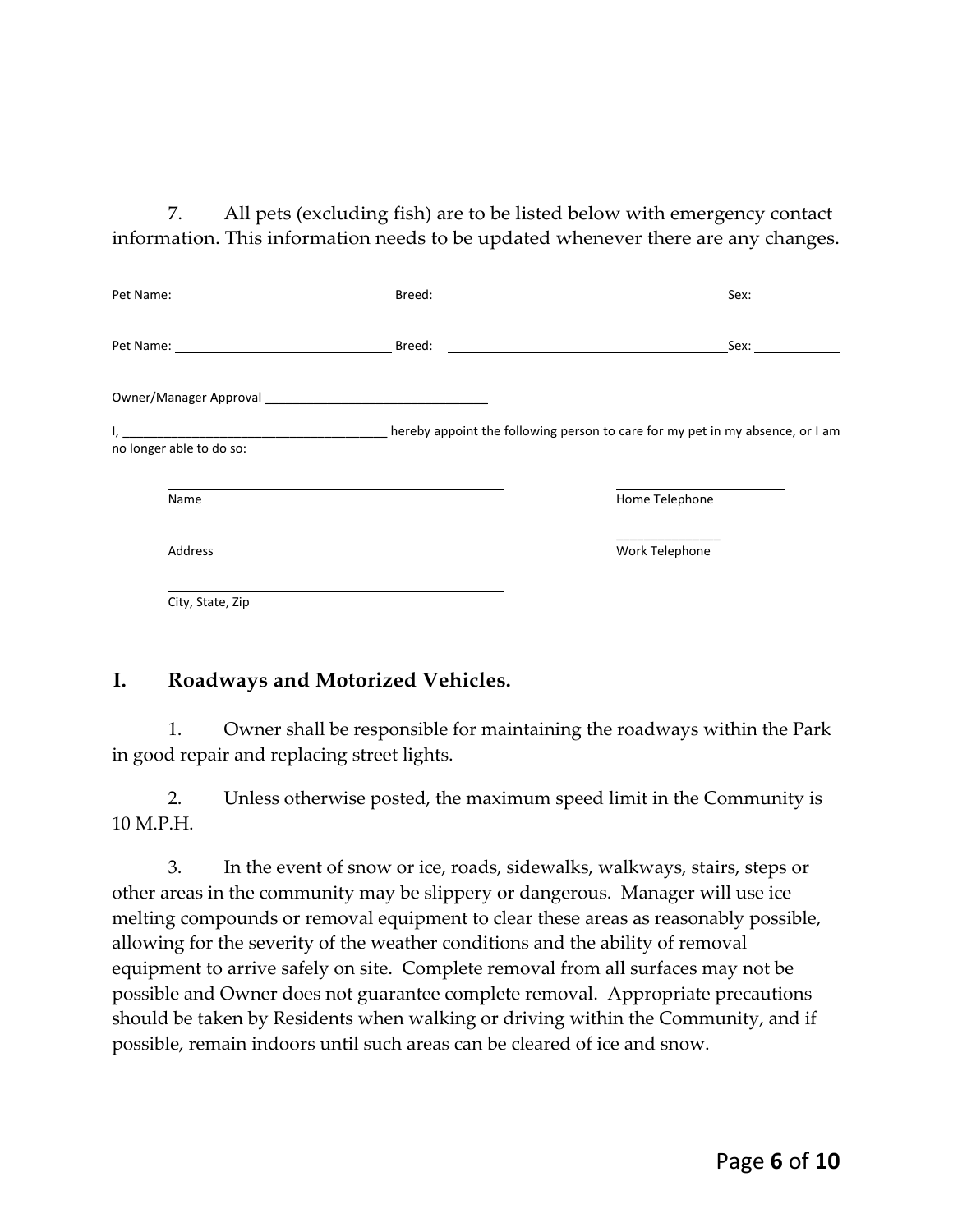4. Roadways are to be kept clear and unobstructed at all times. No parking is allowed on the roadways.

5. Licensed cars, vans, light trucks, and street legal motorcycles shall be allowed in the Park for the purpose of providing ingress and egress to the property. Residents may only have two such motorized vehicles on their Lot, not including a Golf Cart or a Side-by-Side. Mechanical repairs of vehicles are not allowed on the premises, including changing the oil. No authorized vehicle of any type may be parked or located on any property other than the Resident's Lot or as provided in Section K herein.

6. Golf carts and Side-by-Sides may be used in Park.

7. Boats, pontoon boats, canoes, and kayaks must be stored off premises. Or, if allowed on Lots, all boats must be on a boat trailer and covered with commercially manufactured cover for the boat. No boats exceeding 24 feet are allowed. Canoes and kayaks must be turned upside down to prevent harboring of water and breeding ground for mosquitoes; no boats may be placed or stored on the front of a Lot.

8. Inoperable vehicles located anywhere within Park shall be promptly removed by the Manager. The Manager has the right to remove any inoperable vehicles and charge the Tenant for the cost of removal and storage of an inoperable vehicle.

# **J. Swimming Pool.**

1. Every attempt will be made to have the swimming pool open from Memorial Day to Labor Day. Hours will be as posted in the swimming pool area.

2. Guests under 16 years of age must be accompanied by an adult.

3. No running is allowed in the swimming pool area.

4. No glass containers are allowed inside the fenced area of the swimming pool.

5. Only floaters or similar items for floating are to be used in the pool.

6. For safety and sanitary purposes, the swimming pool area should remain clear of all trash by properly discarding it in the trash bins provided.

# **K. Parking in the Park.**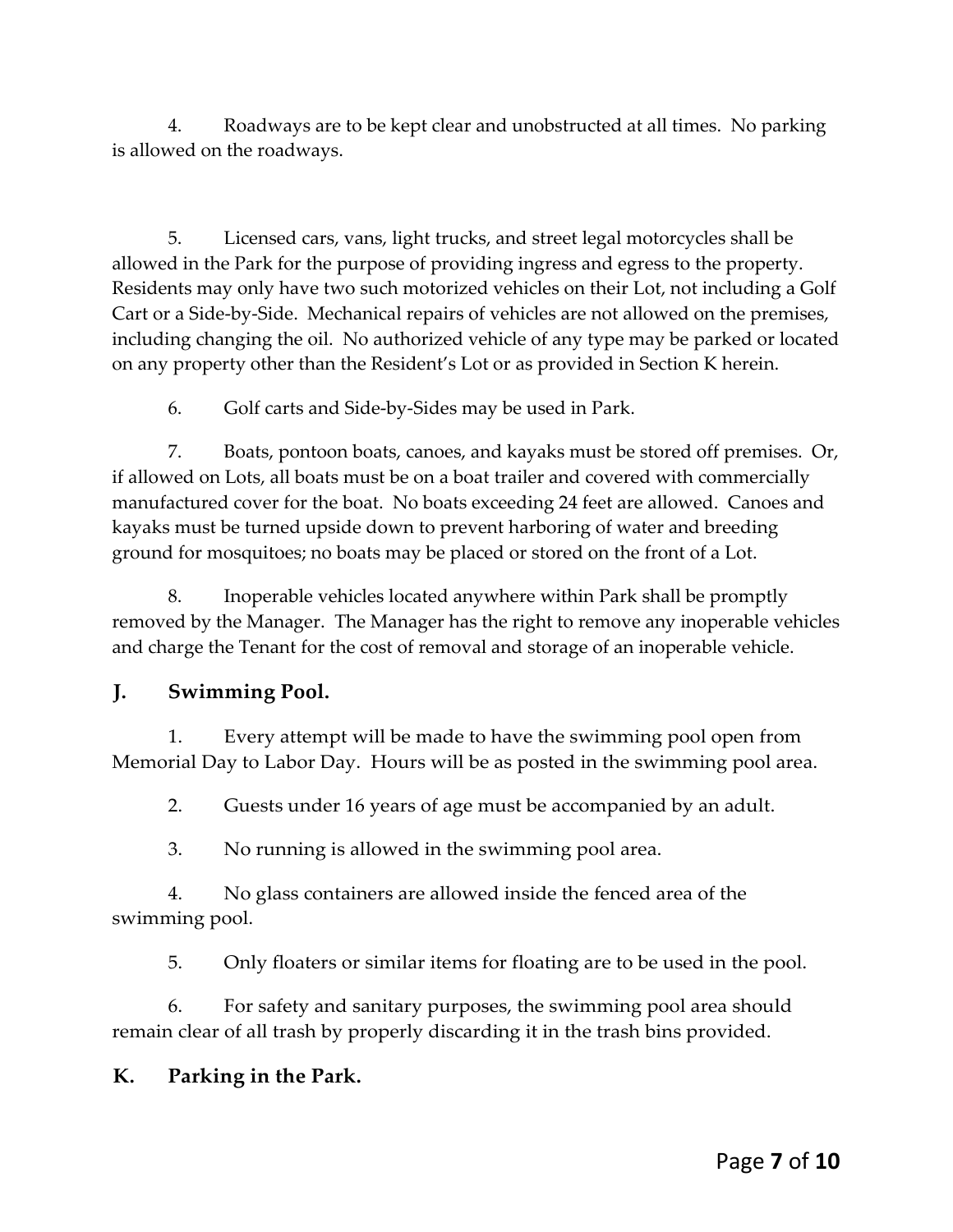1. Residents may park vehicles in the parking lot at the community building while at the swimming pool. Please do not block the trash dumpsters located in the parking lot.

2. Golf carts may park on the gravel to the west side of the community building.

# **L. Selling Your Home.**

1. Residents must notify the Manager when their home is listed for sale and whether a sale by owner or realtor listing; if listed with a realtor, the name and contact information for the realtor shall also be provided. Resident will be given a lot application packet for the realtor and a potential buyer to ensure buyers are approved as tenants.

#### **M. Miscellaneous.**

1. Ingress and egress to the Park shall occur only through prescribed entrances and in no circumstances, shall trespassing upon adjacent property be allowed.

2. **Garbage; Trash pickup**: In keeping with community pride, Residents and guests shall keep the premises clear of trash, debris and any other items that may cause the Park to look unkempt or unsafe. Garbage and rubbish shall be disposed of in the provided garbage cans; it may not be burned. Large trash pickup is provided in the spring and fall for tree limbs, furniture, and other large items.

3. **Fires**. No open fires are permitted anywhere within the Park except in barbeque grills. These fires must be totally extinguished when not personally attended. Fire extinguishers are required in each mobile home and shall be of a size and capacity approved by the Manager.

4. **Gardens; Trees, shrubs, and Flowers***.* Trees, shrubs, and flowers are allowed; provided, landscape plans are submitted to Manager for approval by Owner prior to planting or installation. Resident shall maintain the landscaped area and not allow the plantings to become a nuisance due to infringement on other Lots or a safety issue. In considering landscape plans, please consider the future possibility of watering restrictions. Your hoses need to be on timers or soaker hoses. If a resident is unable to maintain their landscaped area, management should be contacted. Resident will be billed for any landscape maintenance that has to be done by the management at the prevailing rate in order to maintain the appearance of the lot. Any plant that is listed on the Missouri Dept. of Agriculture site as a nuisance or invasive is not allowed.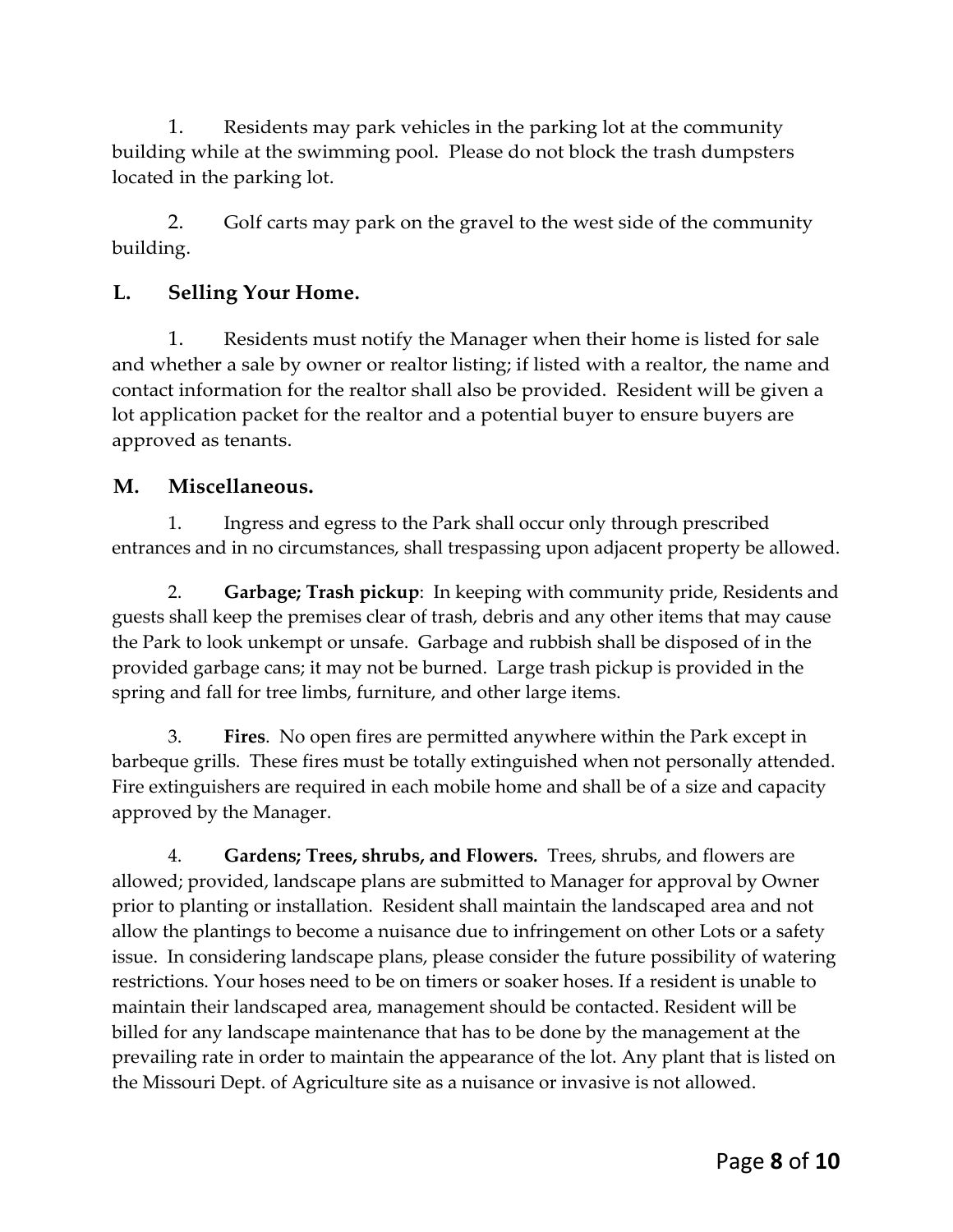5. **Exterior lighting***.* Permanent external lighting on the Lot is allowed as long as such lighting does not become a nuisance to other Residents. Resident is responsible for bulbs in exterior lighting.

6. Clothes lines are not allowed and Residents may not hang laundry outside by any means.

7. No political signs, advertising or display shall be maintained either within the Park or on Lots. "For Sale" signs are permitted once management has been notified.

8. No soliciting, selling or contribution requests are permitted unless prior approval is obtained from the Manager and only in designated areas of the Park.

9. No garage or yard sales are permitted, unless prior approval is obtained from the Manager.

10. Resident agrees to treat all Residents and Owner Representatives in a respectful manner and will not engage in any activity that would disrupt the peaceful, quiet enjoyment of your neighbors. Quiet hours shall be observed from 10:00 p.m. to 8:00 a.m.

#### **N. Notices.**

Notices required in the Covenants and Restrictions shall be deemed given if mailed or hand delivered to the parties, as follows:

| If to the Owner or Manager: | Coachlight Village                    |
|-----------------------------|---------------------------------------|
| <b>Address</b>              | 351 E. 4 <sup>th</sup> Street Suite 2 |
|                             | Mountain Home, AR 72653               |
| If to a Resident            |                                       |
| <b>Address</b>              |                                       |
|                             |                                       |

Notice to Residents does not require notice to each Resident; rather, notice is deemed to be sufficient if provided to the Tenant in accordance with this